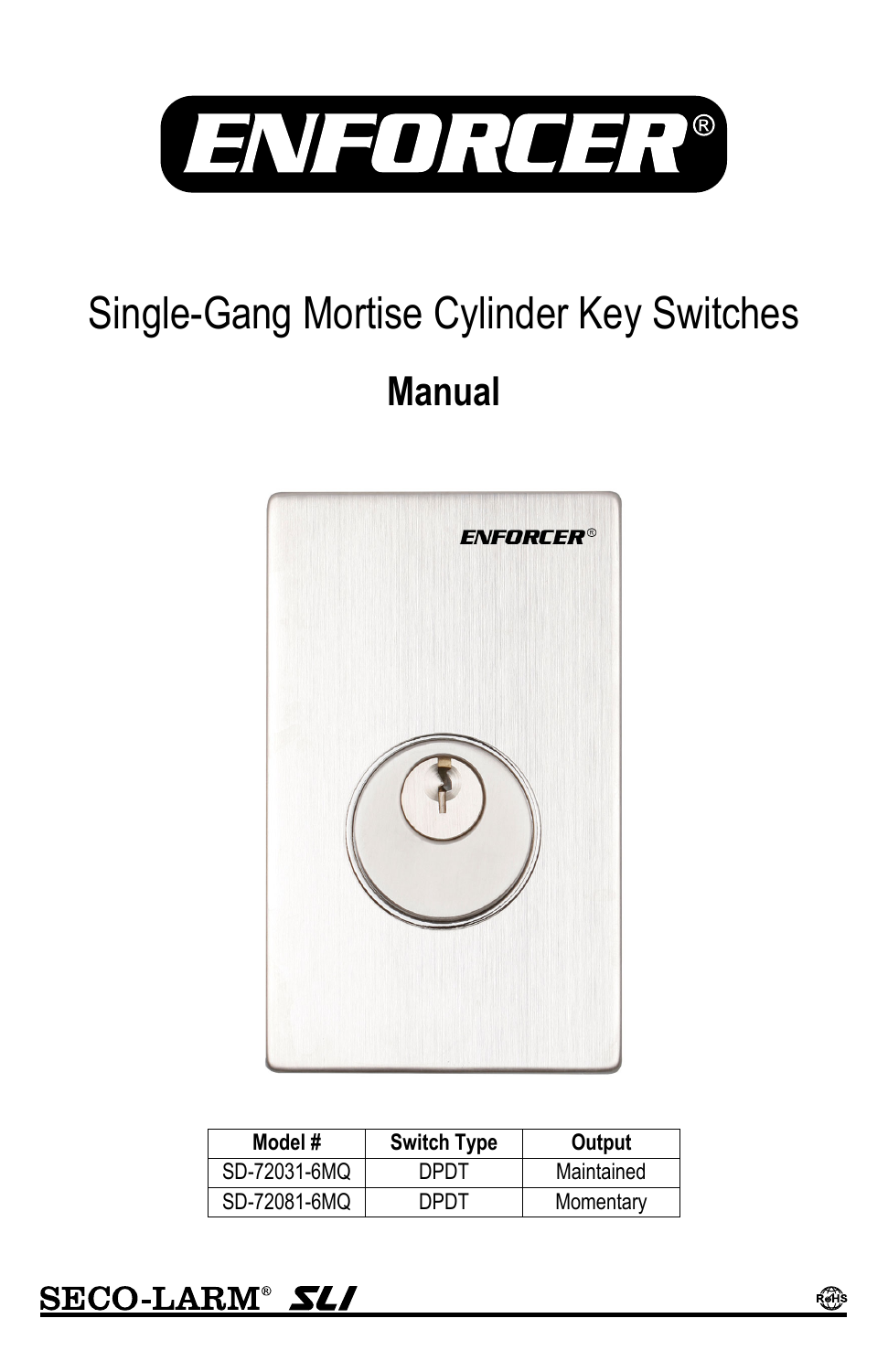## **ENFORCER Single-Gang Mortise Cylinder Key Switches**

#### **Introduction:**

*Please read manual carefully before beginning installation* 

If a keypad or proximity card reader fails to activate an electronic lock, the user can switch between normally closed (N.C.) and normally open (N.O.) contacts using the Single-Gang Mortise Cylinder Key Switches (available with either momentary or maintained outputs), forcing the door to open. This acts as a backup for access control systems, so that the system does not rely on the integrity of a single device.

#### **Features:**

- Keyed mortise cylinder (2 keys included)
- Mortise cylinder removable for ease of keying
- Flush mount with vandal-resistant screws
- Chrome-plated aluminum back plate fits to single-gang box

## **Specifications:**

| Model                 | SD-72031-6MQ                                 | SD-72081-6MQ |  |
|-----------------------|----------------------------------------------|--------------|--|
| Switch Type           | <b>DPDT Switch</b>                           |              |  |
| Output                | Maintained                                   | Momentary    |  |
| <b>Contact Rating</b> | 25A@24VAC, NO/NC                             |              |  |
| <b>Dimensions</b>     | $2\frac{3}{4}$ "x41/2"x17/16" (69x114x37 mm) |              |  |

- Stainless steel front cover conceals mounting screws
- DPDT, 25A@24VAC contact rating
- Color-coded wires
- Maintained (**SD-72031-6MQ**) or momentary (**SD-72081-6MQ**) output

#### **Parts List:**

1x Front cover 1x Back plate 2x Keys 2x Vandal screws 1x Security wrench

**IMPORTANT**: No replacement keys are available. Please make extra copies of your keys.

## **Overview:**



2 **SECO-LARM U.S.A., Inc.**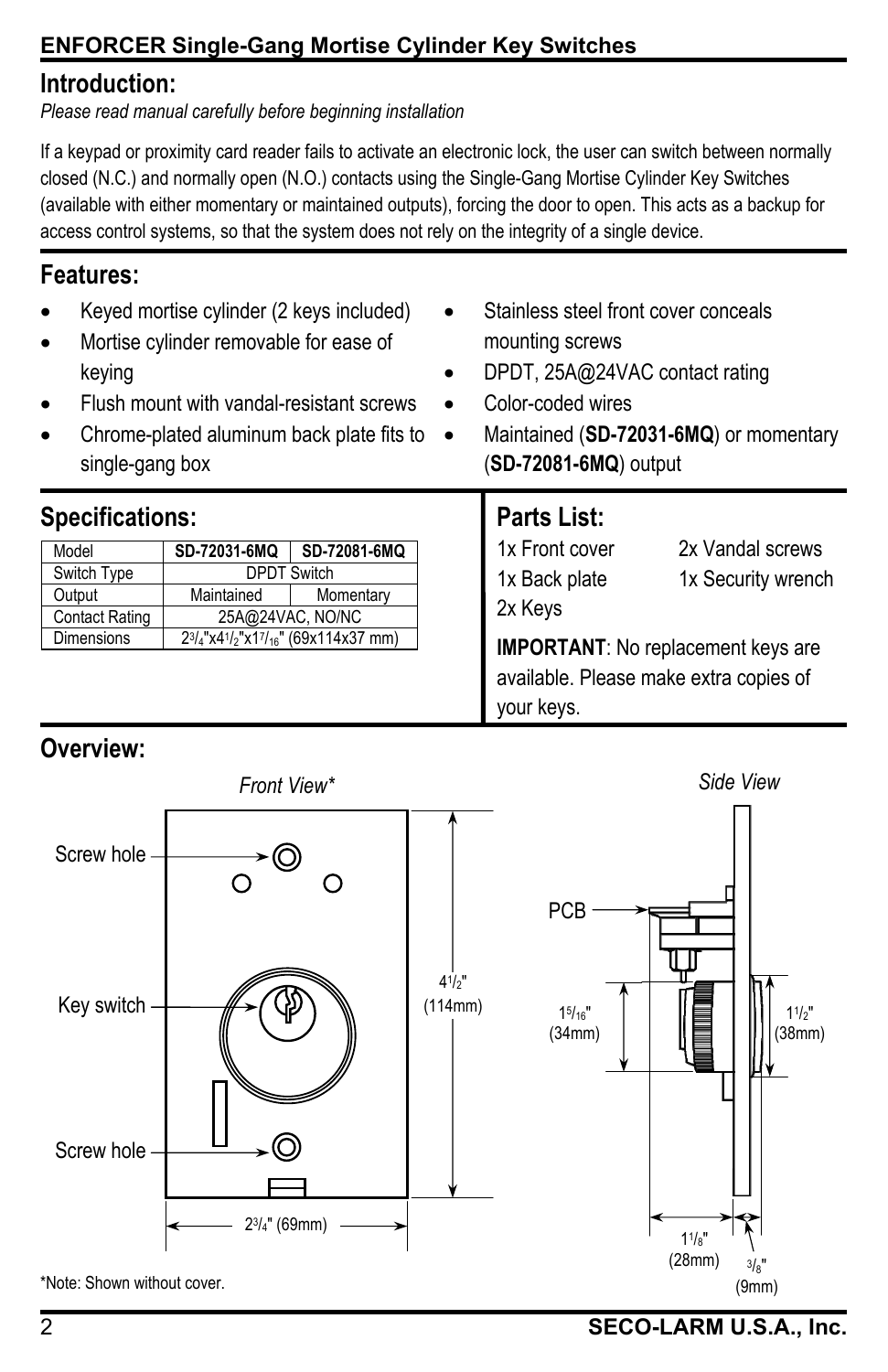#### **ENFORCER Single-Gang Mortise Cylinder Key Switches**

## **Installation:**

- 1. Remove the back plate from the unit.
- box and the center hole of the back plate. 2. Thread the cable wire through the electrical
- 3. Connect the wires to the switch using the wiring diagram below.
- 4. Fasten the back plate to the electrical box using the included mounting screws.
- 5. Finish assembly by snapping the front cover onto the back plate.





## **Sample Application:**

- 1. An electromagnetic lock, such as the **E-941SA-600**, is connected to the normally closed (N.C.) side of one of the switch outputs of the **SD-72081-6MQ.**
- 2. A strobe light, such as the **SL-1301-BAQ**, is connected to normally open (N.O.) side of the other switch output of the **SD-72081-6MQ**.
- 3. Activating the switch of the **SD-72081-6MQ** will unlock the electromagnetic lock and trigger the strobe light.



**NOTE:** The above application is for a momentary output. If a maintained output is required then use the **SD-72031-6MQ** instead.